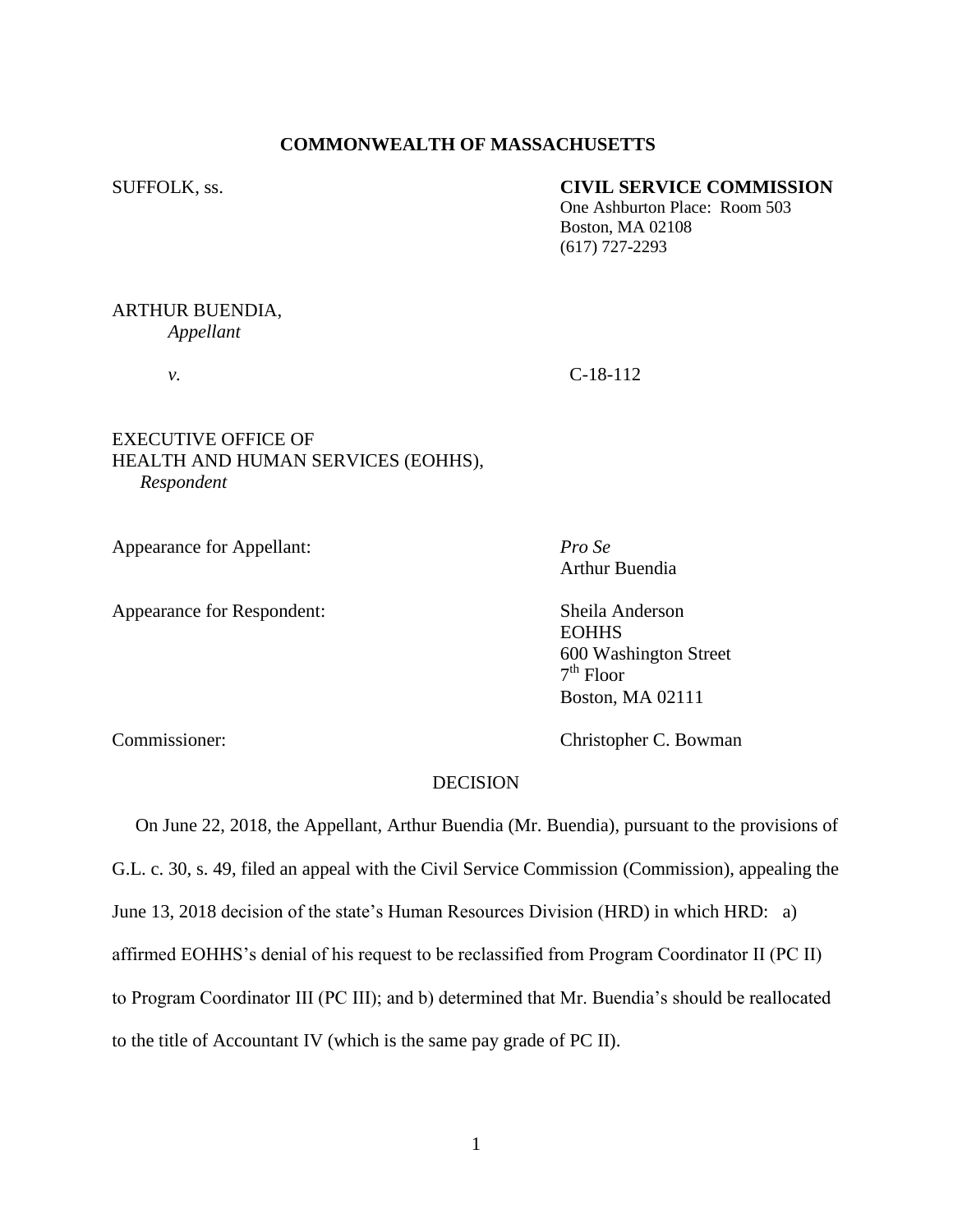On August 14, 2018, I held a pre-hearing at the offices of the Commission and a full hearing was held at the same location on November 1,  $2018<sup>1</sup>$ . The hearing was digitally recorded and one CD was made of the hearing. $2$ 

### **FINDINGS OF FACT:**

 Twelve (12) exhibits were entered into evidence. Based on the documents submitted into evidence and the testimony of:

# *For EOHHA:*

- James LeBlanc, Director of Fiscal Management;
- Cindie Smey, Planning and Staffing Coordinator;

# *For Mr. Buendia:*

Arthur Buendia, Appellant;

and taking administrative notice of all matters filed in the case, and pertinent statutes,

regulations, policies, and reasonable inferences from the credible evidence, I make the following

findings of fact:

#### *Background*

 $\overline{a}$ 

- 1. Mr. Buendia has been employed by EOHHS for approximately nineteen (19) years. (Stipulated Fact)
- 2. Mr. Buendia currently works for MassHealth within EOHHS. (Stipulated Fact)
- 3. In Massachusetts, Medicaid and the Children's Health Insurance Program (CHIP) are combined into one program called MassHealth. MassHealth members may be able to get

<sup>&</sup>lt;sup>1</sup> The Standard Adjudicatory Rules of Practice and Procedure, 801 CMR §§ 1.00 (formal rules) apply to adjudications before the Commission with Chapter 31 or any Commission rules taking precedence.

 $2<sup>2</sup>$  If there is a judicial appeal of this decision, the plaintiff in the judicial appeal would be obligated to supply the court with a transcript of this hearing to the extent that he/she wishes to challenge the decision as unsupported by substantial evidence, arbitrary or capricious, or an abuse of discretion. In such cases, this CD should be used by the plaintiff in the judicial appeal to transcribe the recording into a written transcript.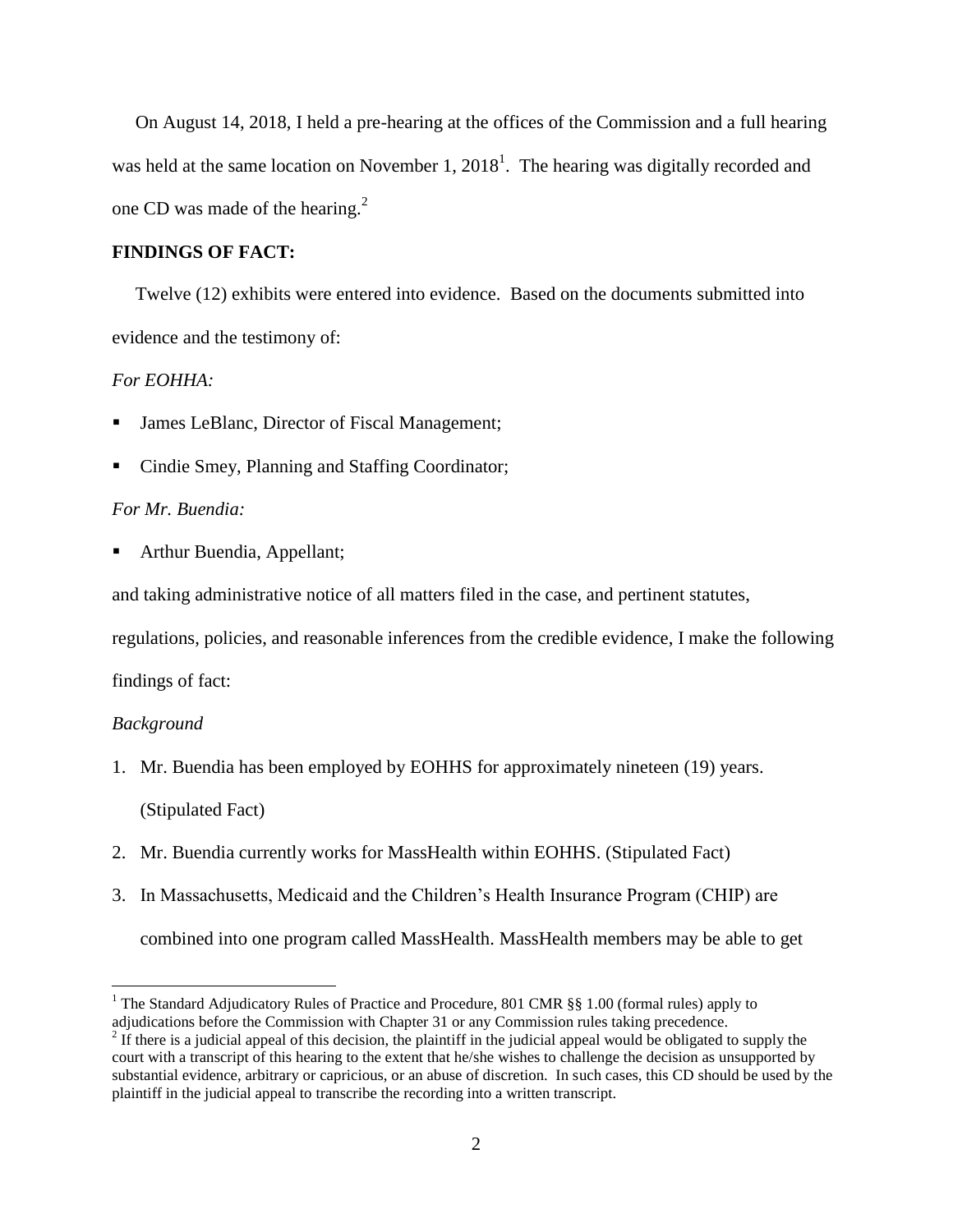doctors visits, prescription drugs, hospital stays, and many other important services. (mass.gov)

- 4. Prior to submitting his request for reclassification to EOHHS on August 22, 2017, Mr. Buendia was classified as a PC II. (Stipulated Fact)
- 5. On May 1, 2018, EOHHS denied Mr. Buendia's request for reclassification to PC III. (Stipulated Fact)
- 6. Cindie Smey, the Planning and Staffing Coordinator for EOHHS, reviews requests for reclassification, including the one Mr. Buendia filed. Based on her review, she concluded that Mr. Buendia's duties and responsibilities fell under the Accountant series. She recommended that EOHHS review various titles (i.e. – PC titles) to determine whether they should be reallocated to the Accountant series. (Testimony of Ms. Smey)
- 7. Mr. Buendia appealed the denial from EOHHS to HRD. (Stipulated Facts)
- 8. On June 13, 2018, HRD affirmed the EOHHS decision to deny the request for reclassification to PC III and determined that Mr. Buendia should be classified as an Accountant IV, which is the same pay grade as a PC II. (Stipulated Facts)
- 9. On June 22, 2018, Mr. Buendia filed an appeal of HRD's decision to the Commission. (Stipulated Fact)

## *HRD Job Specifications (Last Updated in 1987)*

10. Incumbents of position in the Program Coordinator Series coordinate and monitor assigned program activities; review and analyze data concerning agency programs; provide technical assistance and advice to agency personnel and others; respond to inquiries; maintain liaison with various agencies; and perform related work as required. The basic purpose of this work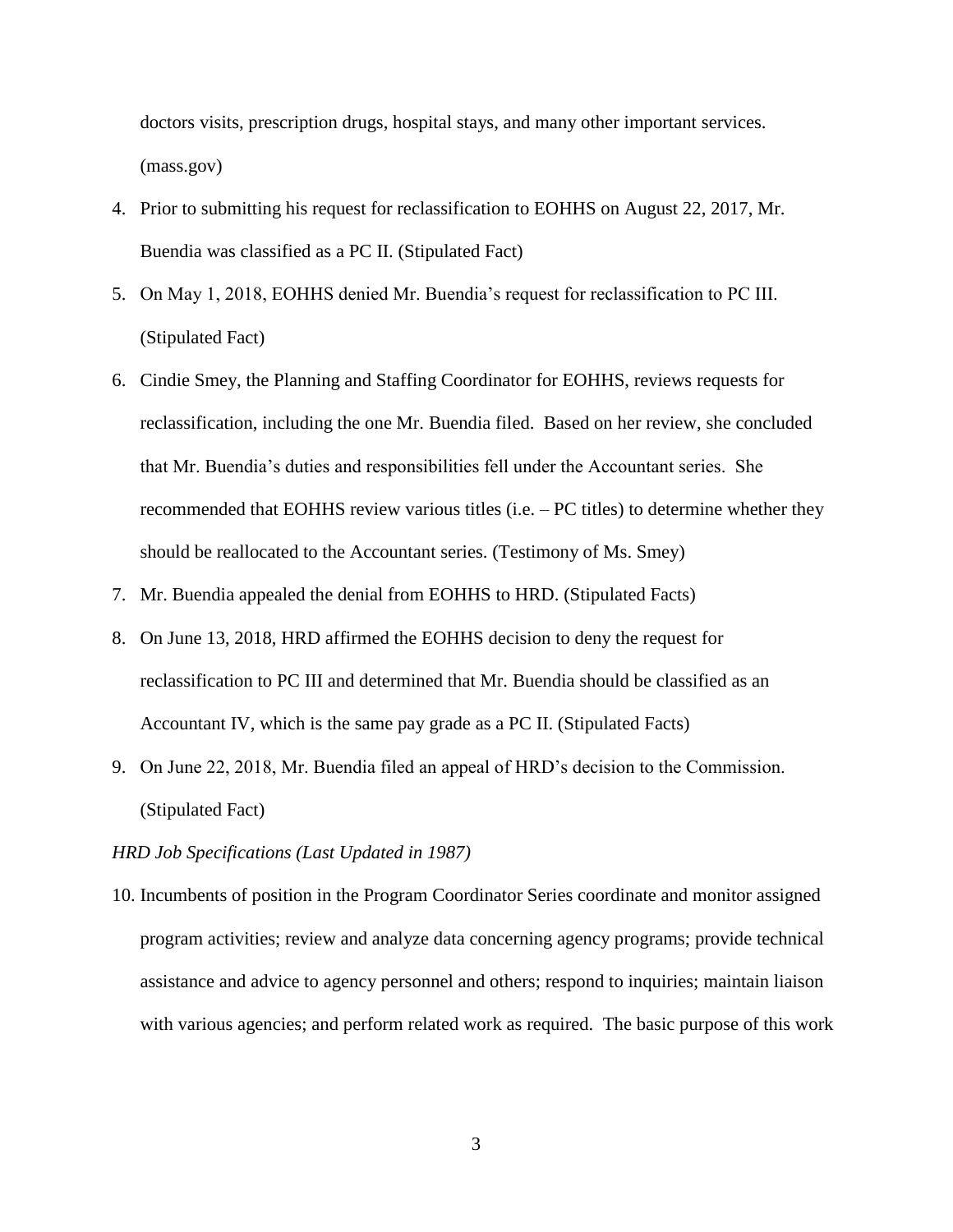is to coordinate, monitor, develop and implement programs for an assigned agency. (Exhibit 4)

- 11. A PC III is the third-level supervisory job in the series. (Exhibit 4)
- 12. A PC III: 1) develops and implements standards to be used in program monitoring and/or evaluation; 2) oversees and monitors activities of the assigned unit; and 3) confers with management staff and others in order to provide information concerning program implementation, evaluation and monitoring and to define purpose and scope of proposed programs. (Exhibit 4)
- 13. Incumbents of the position in the Accountant Series examine accounting data; prepare financial statements and reports; maintain accounting records; and perform related work as required. The basic purpose of this work is to examine, analyze and interpret accounting records for the purpose of giving advice or preparing statements. (Exhibit 5)

14. An Accountant IV is the third-level supervisory job in the series. (Exhibit 5)

15. An Accountant IV: 1) approves or recommends changes or improvements in agency accounting procedures; 2) testifies at hearings, grand jury sittings and court cases involving discrepancies, adjustments or other findings, corroboration of evidence, consumer issues, special investigations, etc.; 3) analyzes project expenditure patterns in order to make recommendations or take appropriate action to control spending; and 4) computes free cash to be certified as available for appropriation by municipalities and districts. (Exhibit 5)

*Mr. Buendia's Job Duties and Responsibilities* 

- 16. Mr. Buendia works in the Finance Unit for MassHealth. (Testimony of Mr. Buendia)
- 17. Mr. Buendia's duties fall under the Accounts Receivable section of the Finance Unit. (Testimony of Mr. Buendia)

4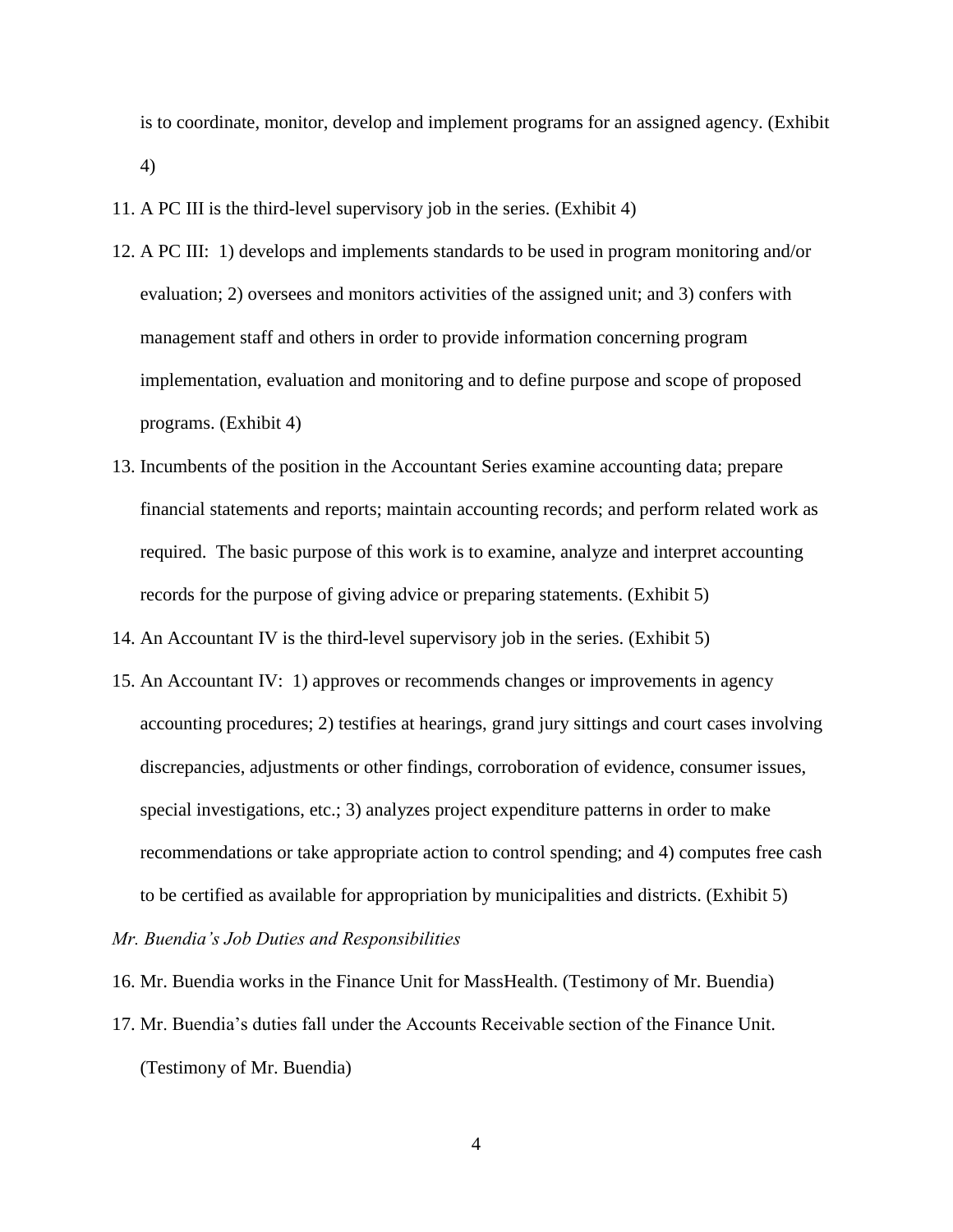- 18. The Accounts Receivable unit is responsible for collecting overpayments made by MassHealth to providers and members. (Testimony of Mr. Buendia)
- 19. Providers include such entities as hospitals, transportation companies, etc. (Testimony of Mr. Buendia)
- 20. Overpayments develop for various reasons. For example, a service provided by a hospital may have been "mis-coded" resulting in an overpayment that must be paid from that hospital to MassHealth. (Testimony of Mr. Buendia)
- 21. Mr. Buendia reviews weekly reports that list all overpayments due to MassHealth. (Testimony of Mr. Buendia)
- 22. More than 50% of the overpayments are recoupled automatically (i.e. through intercepts) and require no manual intervention. (Testimony of Mr. Buendia)
- 23. Mr. Buendia's duties and responsibilities involve those overpayments which require some manual intervention. For example, if a provider has gone through a transfer of ownership, Mr. Buendia will do research online to determine the current ownership and liability. (Testimony of Mr. Buendia)
- 24. Approximately twenty (20) overpayments weekly require this type of research. (Testimony of Mr. Buendia)
- 25. After completing this research, Mr. Buendia makes notes regarding what actions are required to collect the overpayment and meets with two (2) other employees of the Finance Unit, one who is classified as an Accountant IV and one who is classified as a PC I. (Testimony of Mr. Buendia and Exhibit 6)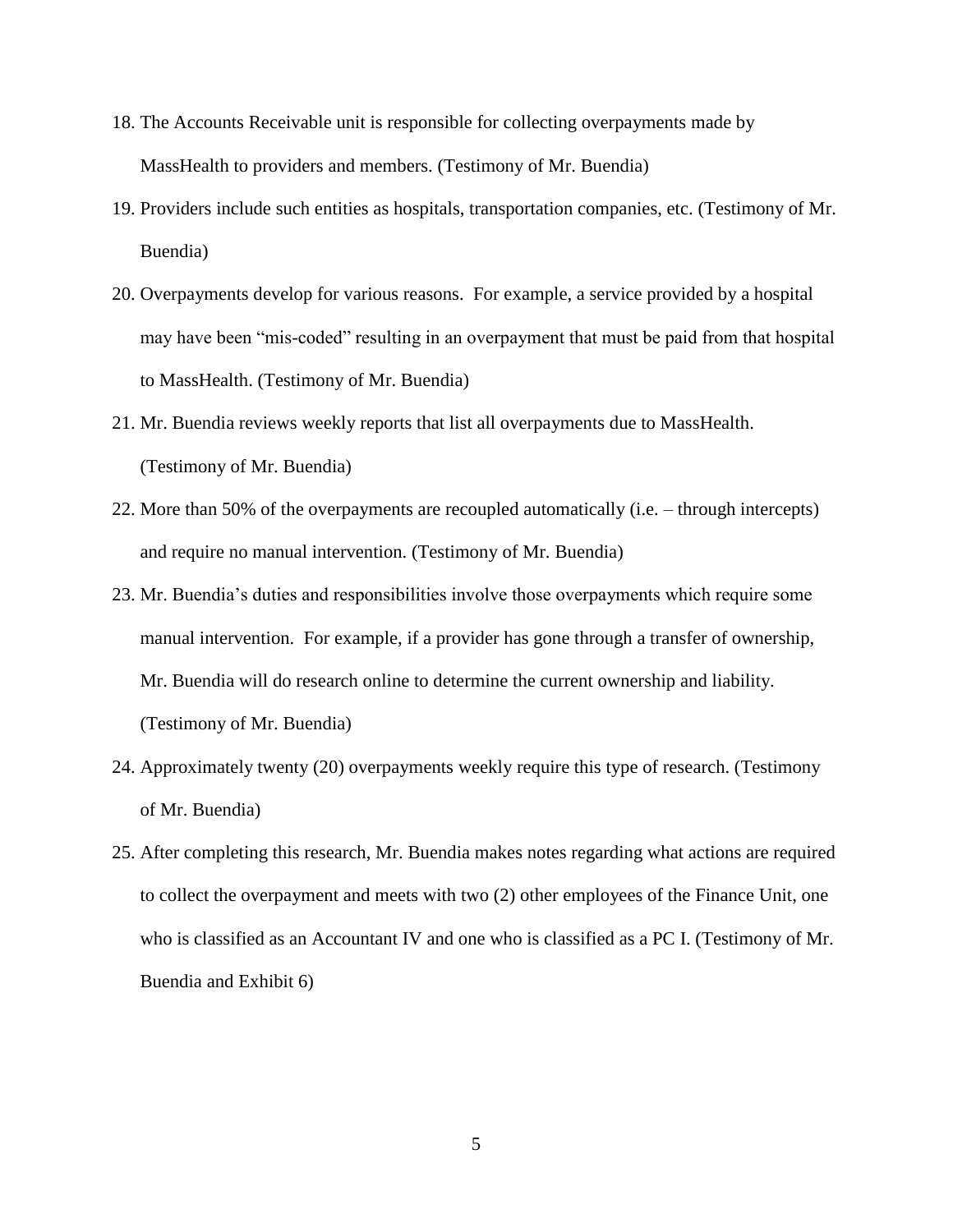- 26. At this meeting, Mr. Buendia reviews the actions that need to be taken and these two (2) other employees complete those actions (i.e. – doing a "transfer" and issuing a letter to the provider). (Testimony of Mr. Buendia)
- 27. After the letters, which are signed by Mr. Buendia, are received by the entity, Mr. Buendia fields phone calls from the entity that received the letter, answering any of their questions. (Testimony of Mr. Buendia)
- 28. If an overpayment is not satisfied in a timely manner, Mr. Buendia refers the matter to the legal unit; meets with the legal unit; and reviews all actions that have been taken by the Finance Unit to collect the payment. The file is then transferred to the legal unit, but, unless directed otherwise, manual collection efforts continue. (Testimony of Mr. Buendia)
- 29. Mr. Buendia is contacted by other units to discuss overpayment issues and what actions need to be taken to collect the overpayments. (Testimony of Mr. Buendia)
- 30. Mr. Buendia makes suggestions to improve the overpayment collection rate, including the use of liens on property. (Testimony of Mr. Buendia)
- 31. Mr. Buendia, as part of his research to collect an overpayment, will sometimes identify fraudulent activity that he refers to others for follow-up. (Testimony of Mr. Buendia)
- 32. Generally, Mr. Buendia, over the years, has become a subject matter expert who is a "go-to person" for other employees regarding issues related to overpayments, but he does not formally supervise any employees. (Testimony of Mr. LeBlanc)
- 33. Mr. Buendia's FYI6 EPRS states in relevant part:

"Arthur Buendia is truly an amazing MMIS Accounting AR Specialist. Arthur's knowledge of the Provider Recoupment and Deduction Process is a true asset to EOHHS. Program Units often seek Arthur's advice on the process or procedures of AR set ups and any difficult AR Recoupments. He has been the 'teacher' to many new staff and continues to be the go to person for anyone that may have a recoupment question. Arthur is very patient and customer oriented, it is a lesson in itself to hear Arthur on the phone with a Provider. He fully explains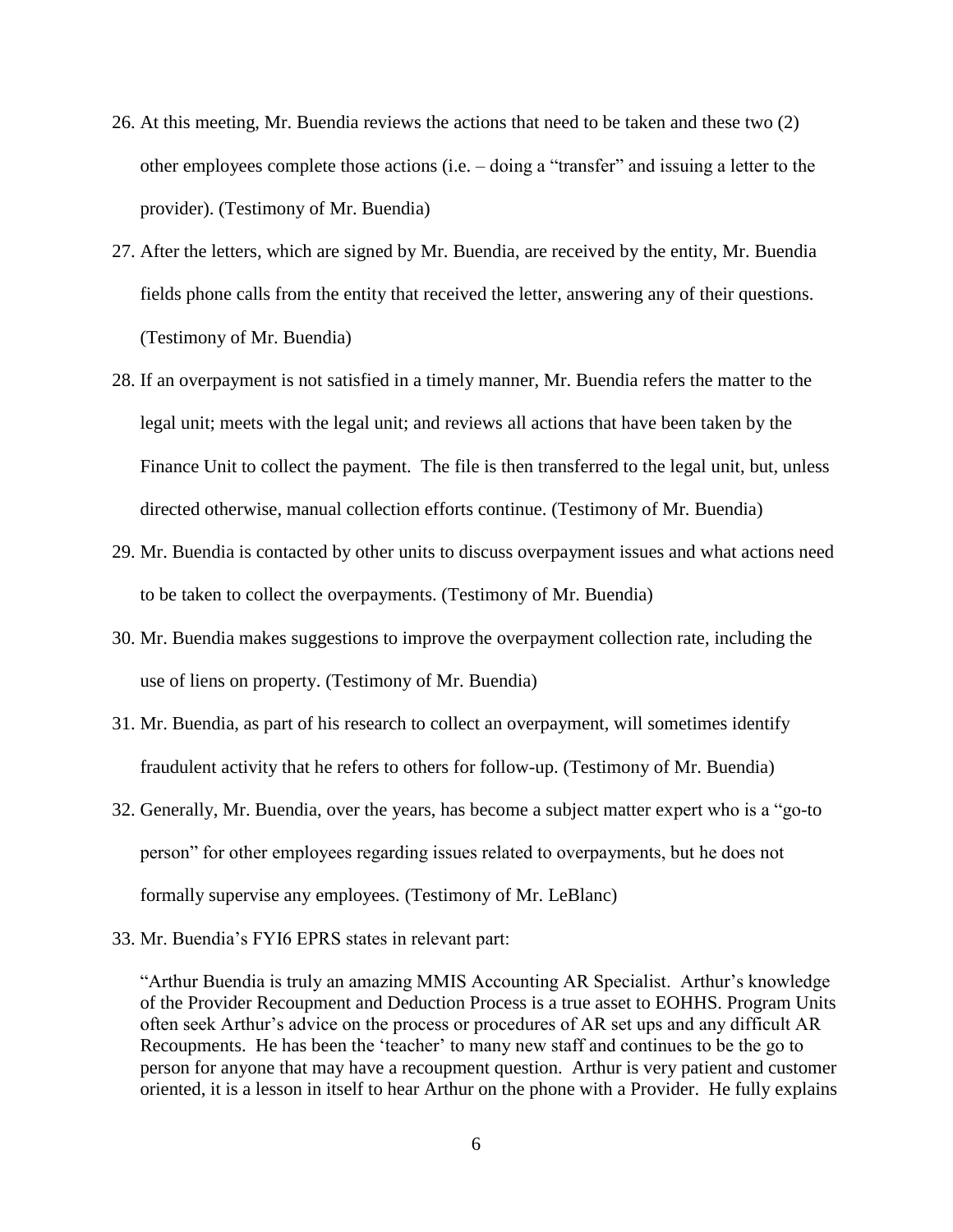the AR Recoupment process and is clear and concise in his presentation of the governing laws or precedents; he is extremely patient with difficult Providers and is able to alleviate the Provider's concerns or misunderstandings on a Recoupment Account. Arthur is a true team player, he has assisted AP Payroll and is always the first to raise his hand to learn or help other departments." (Exhibit 13)

34. Mr. Buendia recently applied for promotion to the Accounts Receivable Coordinator position, which was posted as a PC III. Although another candidate was selected, Mr. Buendia spoke highly of her during these proceedings and stated that he is working to assist her with the transition into the Finance Unit. (Testimony of Mr. Buendia)

#### *Legal Standard*

"Any manager or employee of the commonwealth objecting to any provision of the classification affecting his office or position may appeal in writing to the personnel administrator and shall be entitled to a hearing upon such appeal . . . . Any manager or employee or group of employees further aggrieved after appeal to the personnel administrator may appeal to the civil service commission. Said commission shall hear all appeals as if said appeals were originally entered before it." G.L. c. 30, § 49.

 Mr. Buendia must show that he performs the distinguishing duties of the PC III title more than 50% of the time. See Gaffey v. Dept. of Revenue, C-11-126 (July 18, 2011); see also Bhandari v. Exec. Office of Admin. and Finance, 28 MCSR 9 (2015) (finding that "in order to justify a reclassification, an employee must establish that he is performing duties encompassed within the higher level position the majority of the time....").

#### *Analysis*

 By all accounts, Mr. Buendia, whose tenure in state government spans twenty-seven (27) years, is a valued member of the EOHHS team. He is described by the Director of Financial Management as a subject matter expert who is a "go-to person" for other employees. The EPRS

7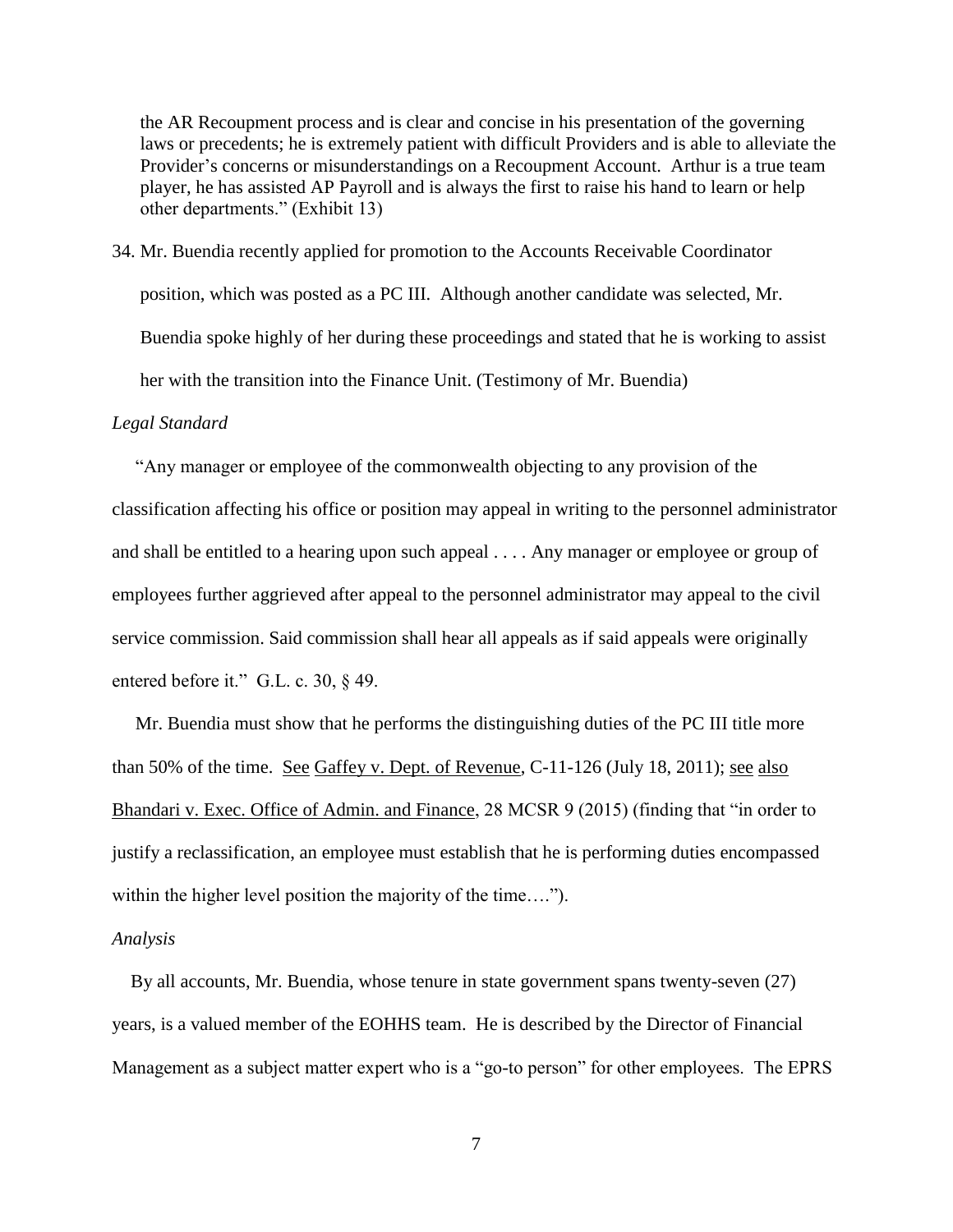referenced in the findings amplifies on that, providing specific examples of Mr. Buendia's proactive and assistive nature. His testimony before the Commission provided confirmation of his high level of dedication and professionalism.

 His duties, however, as he acknowledged at the hearing, fall squarely within the Accountant job series which state in relevant part that " … The basic purpose of this work is to examine, analyze and interpret accounting records for the purpose of giving advice or preparing statements." The documents submitted as exhibits generally confirm that Mr. Buendia's job duties fall under the Accountant series.

 While I credit Mr. Buendia's testimony that a former supervisor heavily relied on him for technical advice and may have delegated some responsibility to him, that is no longer the case today. Even if it were, many of those delegated duties would fall under the Accountant IV title which, as written, anticipates that the incumbent will exercise both direct and indirect supervision. While there is arguably some overlap between the Accountant series and the Program Coordinator Series, that does not justify a reclassification, when, as referenced above, the majority of duties performed by Mr. Buendia fall more squarely into the Accountant series.

 I infer, but am not certain, that HRD's decision to classify Mr. Buendia as an Accountant IV, a third-level supervisory position, took into account that a lesser classification (i.e. – Accountant II or III) would effectively result in a demotion. To ensure clarity, nothing in this decision is meant to establish a precedent for disregarding the required supervisory responsibilities, which the Commission reviews on a case-by-case basis.

#### *Conclusion*

For all of the above reasons, Mr. Buendia's appeal under Docket No. C-18-112 is *denied*.